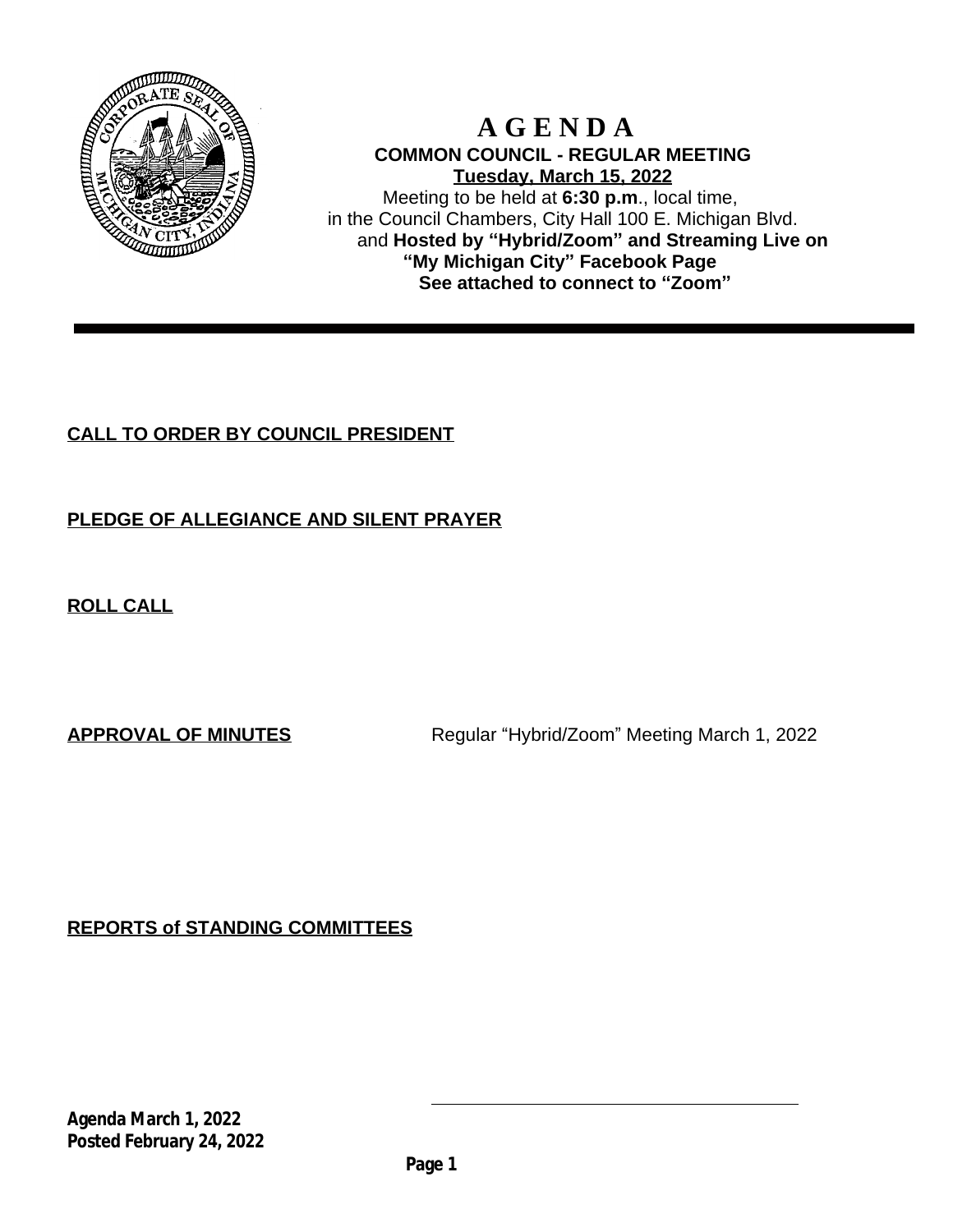# **FINANCE COMMITTEE MEETING**

| <b>CLAIMS DOCKET</b> |  |
|----------------------|--|
|----------------------|--|

**March 1, 2022** 

| Fund $\#2042$ – Riverboat – Claims - \$ |  | 75.00 |
|-----------------------------------------|--|-------|
| FFT                                     |  | 0.00  |
| Fund $\#2031$ – Boyd Development - \$   |  | 0.00  |
| FFT                                     |  | 0.00  |
| <b>TOTAL CLAIMS</b>                     |  | 75.00 |

## **REPORTS OF SPECIAL or SELECT COMMITTEES**

### **REPORTS of MAYOR OR OTHER CITY OFFICERS AND DEPARTMENTS**

Clarence Hulse, Executive Director of Michigan City Economic Development Corporation – "EDCMC Annual Report"

### **PETITIONS**

The following petition was received in the Clerk's Office on March 9, 2022:

**PETITION FOR VOLUNTARY ANNEXATION INTO THE CITY OF MICHIGAN CITY BY PRITZ FAMILY, LLC, TRENNIS BRADFORD, INDIVIDUALLY, AND AS TRUSTEE OF THE TRENNIS BRADFORD REVOCABLE LIVING TRUST DATED APRIL 17, 2007, AND HYER, WISNIESKI, INDIANA FARM, LLC (collectively "Petitioners")**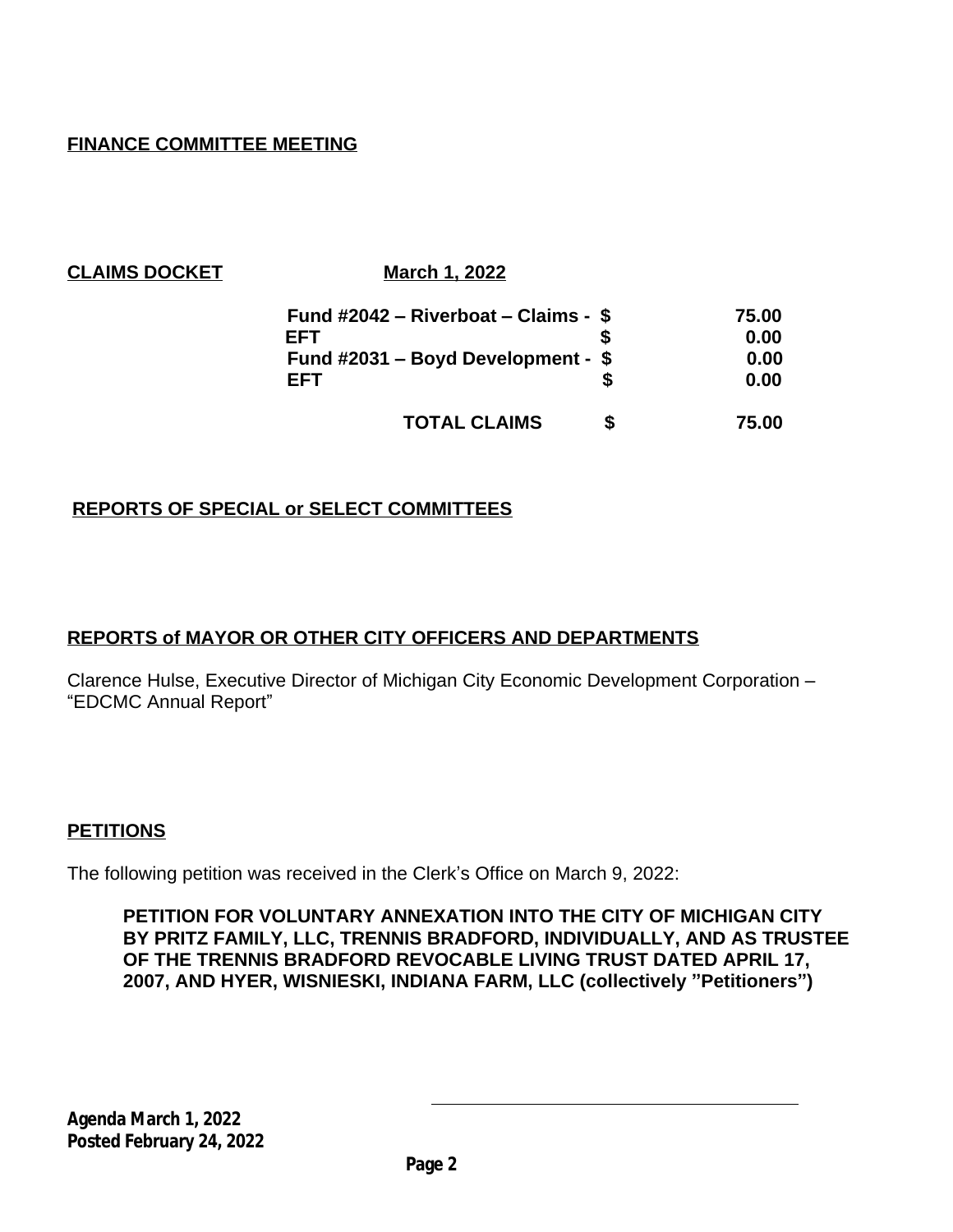## **COMMUNICATIONS**

Correspondence was received in the Clerk's Office on February 24, 2022 from the Controller's Office regarding City " Procedures to Submit Invoices, Payroll and Minutes by Boards and Commissions"

Correspondence/Tort Claim Notice was received in the Clerk's Office on February 24, 2022 from Crossen Law Firm, 4661 Lisborn Drive, Carmel, Indiana

Correspondence sent to Mayor Parry from South Shore Line and forwarded to the Council was received in my office on February 24, 2022 regarding Double Track NWI – Clarification of Planned Work

Correspondence was received in the Clerk's Office from Controller Hoffmaster on February 25, 2022 clarifying was MCFD Chief Lagault was requesting at the Finance Committee meeting held on February 25, 2022

Correspondence was received in the Clerk's Office that was sent to Mayor Parry and copied to the Council on March 1, 2022 regarding the resignation of City Engineer Jeff Wright

Correspondence was received in the Clerk's Office on March 2, 2022 from Council President Deuitch regarding Aim Webinar - Governor's Virtual Meetings Post Emergency Order 010622 ending on March 4, 2022

Correspondence/Tort Claim Notice was received in the Clerk's Office on March 9, 2022 from Ken Nunn Law Office 104 South Franklin Road, Bloomington, Indiana

### **RESOLUTIONS ADOPTING A WRITTEN FISCAL PLAN AND ESTABLISHING A POLICY FOR THE PROVISION OF SERVICES TO CERTAIN REAL ESTATE (approximately 147.2 acres) SITUATED BETWEEN PAHS ROAD, JOHNSON ROAD, AND U.S. HIGHWAY 20, IN LAPORTE COUNTY, INDIANA, A PROPOSED ANNEXATION AREA**

**Introduced by:** Angie Nelson Deuitch Sean Fitzpatrick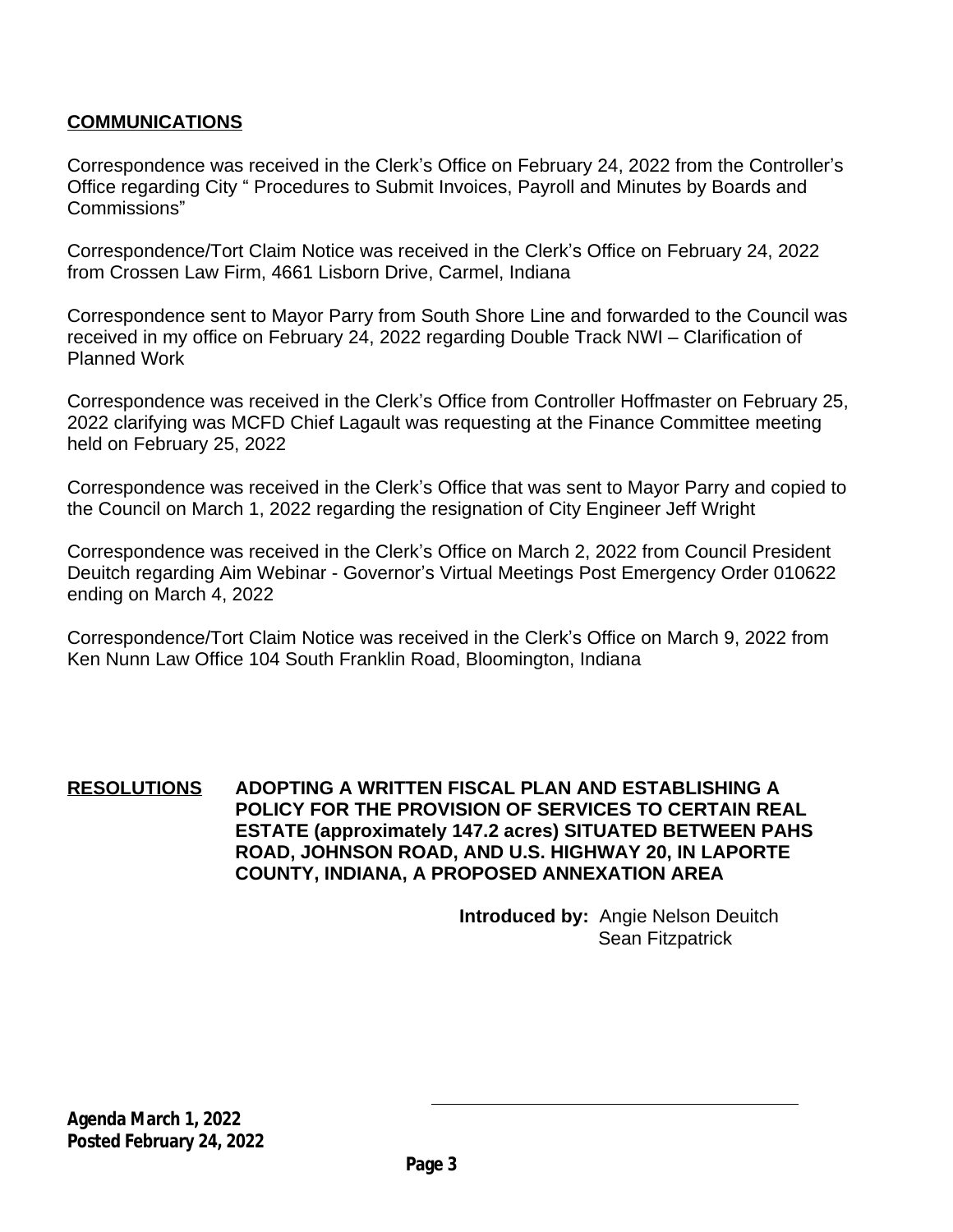# **A RESOLUTION SUPPORTING AND SEEKING FUNDING VIA THE INFRASTRUCTURE INVESTMENT AND JOBS ACT**

**Introduced by:** Angie Nelson Deuitch

# **A RESOLUTION SUPPORTING THE LAPORTE COUNTY COMMON COUNCIL ESTABLISHING A PUBLIC SAFETY LOCAL INCOME TAX**

**Introduced by:** Michael Mack

**A RESOLUTION OF THE COMMON COUNCIL OF THE CITY OF MICHIGAN CITY, INDIANA, APPROVING AN ORDER OF THE CITY OF MICHIGAN CITY PLAN COMMISSION APPROVING A CERTAIN DECLARATORY RESOLUTION ADOPTED BY THE MICHIGAN CITY REDEVELOPMENT COMMISSION AMENDING THE BOUNDARIES OF THE EASTSIDE ECONOMIC DEVELOPMENT AREA AND APPROVING AN AMENDMENT TO THE ECONOMIC DEVELOPMENT PLAN FOR THE EASTSIDE ECONOMIC DEVELOPMENT AREA**

> **Introduced by:** Angie Nelson Deuitch **Co-Sponsor:** Dalia Zygas **Co-Sponsor:** Gene Simmons

**ORDINANCES**

**ORDINANCE ANNEXING REAL ESTATE (approximately 147.2 acres) SITUATED** 1<sup>st</sup> Reading **BETWEEN PAHS ROAD, JOHNSON ROAD, AND U.S. HIGHWAY 20, LAPORTE COUNTY, INDIANA AND DECLARING SAME TO BE PART OF THE CITY OF MICHIGAN CITY, INDIANA**

> **Introduced by:** Angie Nelson Deuitch Sean Fitzpatrick

**Agenda March 1, 2022 Posted February 24, 2022**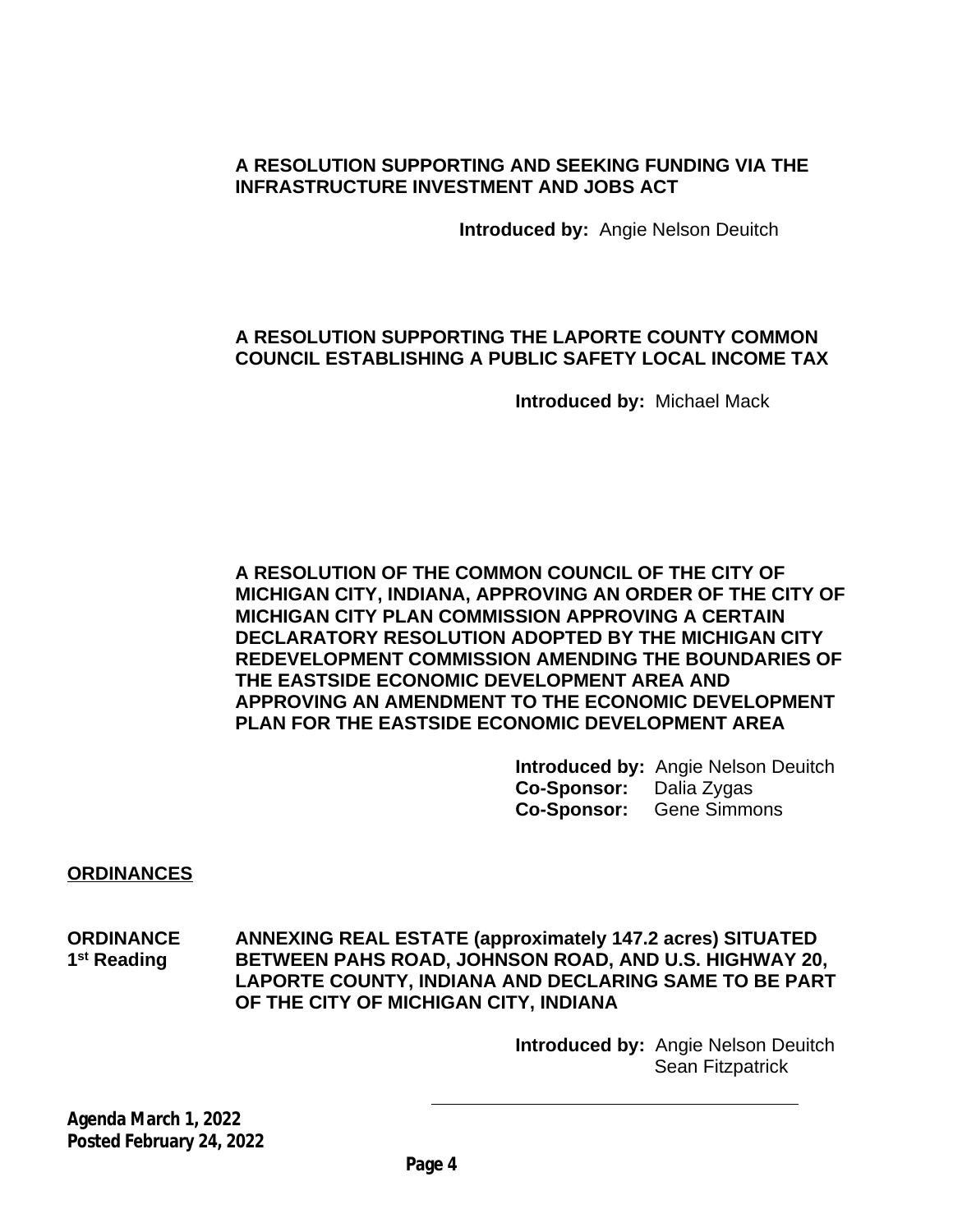#### **ORDINANCE APPROVING ADDITIONAL APPROPRIATION IN THE BUDGET OF** 1<sup>st</sup> Reading **THE COMMON COUNCIL IN THE GENERAL FUND FOR ADDITIONAL FUNDING FOR THE COMMON COUNCIL'S 2022 LEGAL SERVICE CONTRACT**

**Introduced by:** Angie Nelson Deuitch Tracie Tillman

(DECREASE General Fund #1001 Unappropriated balance \$25,000.00 INCREASE ACCOUNT#1001 105 431.010 \$25,000.00 Professional Services – Legal)

#### **ORINANCE APPROVING ADDITIONAL APPROPRIATION IN THE BUDGET OF** 1<sup>st</sup> Reading **THE LOCAL INCOME TAX (LIT) FUND FOR THE 2022 LANDSCAPING CONTRACT**

**Introduced by:** Don Przybylinski

**(**DECREASE LIT Fund 2224 Unappropriated balance \$100,000.00 INCREASE ACCOUNT#2224 116 436.050 \$100,000.00 Repair & Maintenance – Other)

**ORDINANCE APPROVING ADDITIONAL APPROPRIATION IN THE BUDGET OF** 1<sup>st</sup> Reading **THE LOCAL INCOME TAX (LIT) FUND TO PROVIDE FUNDING FOR PROFESSIONAL SERVICES TO PREPARE A FISCAL PLAN FOR A VOLUNTARY ANNEXATION PETITION FILED BY PRITZ FAMILY, LLC, ET AL.**

**Introduced by:** Bryant Dabney

(DECREASE LIT Fund #2224 Unappropriated balance \$16,700.00 INCREASE ACCOUNT#2224 000 431.050 \$16,700.00 Professional Services – Other)

**Agenda March 1, 2022 Posted February 24, 2022**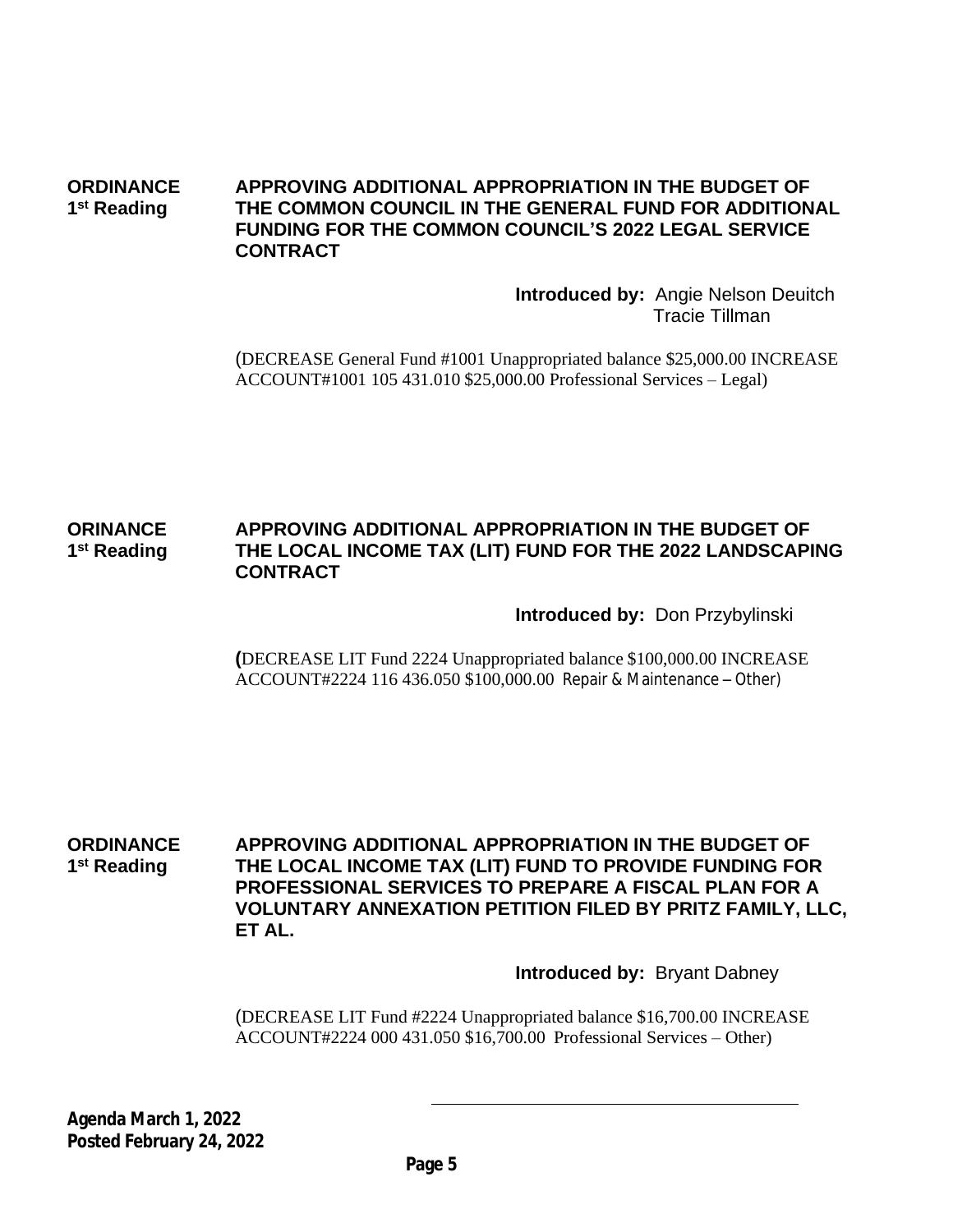#### **ORDINANCE APPROVING ADDITIONAL APPROPRIATION IN THE BUDGET OF** 3<sup>rd</sup> Reading **THE LOCAL ROAD AND STREET FUND FOR THE BALANCE OF THE 2021 MISCELLANEOUS PAVING PROJECT**

### **Introduced by:** Paul Przybylinski

**(**DECREASE Local Road and Street Fund 2002 Unappropriated balance \$347,909.00 INCREASE ACCOUNT#2002 000 443.030 \$347,909.00 Capital Outlay – Streets)

**FORMAL change dates** *Herald Dispatch* **February 16, 2022**

**Formal Public Hearing was held March 1, 2022**

#### **ORDINANCE AMENDING SECTION 2-462 OF THE MICHIGAN CITY MUNICIPAL** 3<sup>rd</sup> Reading **CODE REGARDING MEMBERSHIP ON THE YOUTH LEADERSHIP COMMISSION**

**Introduced by:** Angie Nelson Deuitch Sean Fitzpatrick

### **NEW BUSINESS FYI:** The Council has one (1) appointment to the Michigan City Sustainability Commission expiring May 1, 2022. Incumbent Ms. Nancy Moldenauer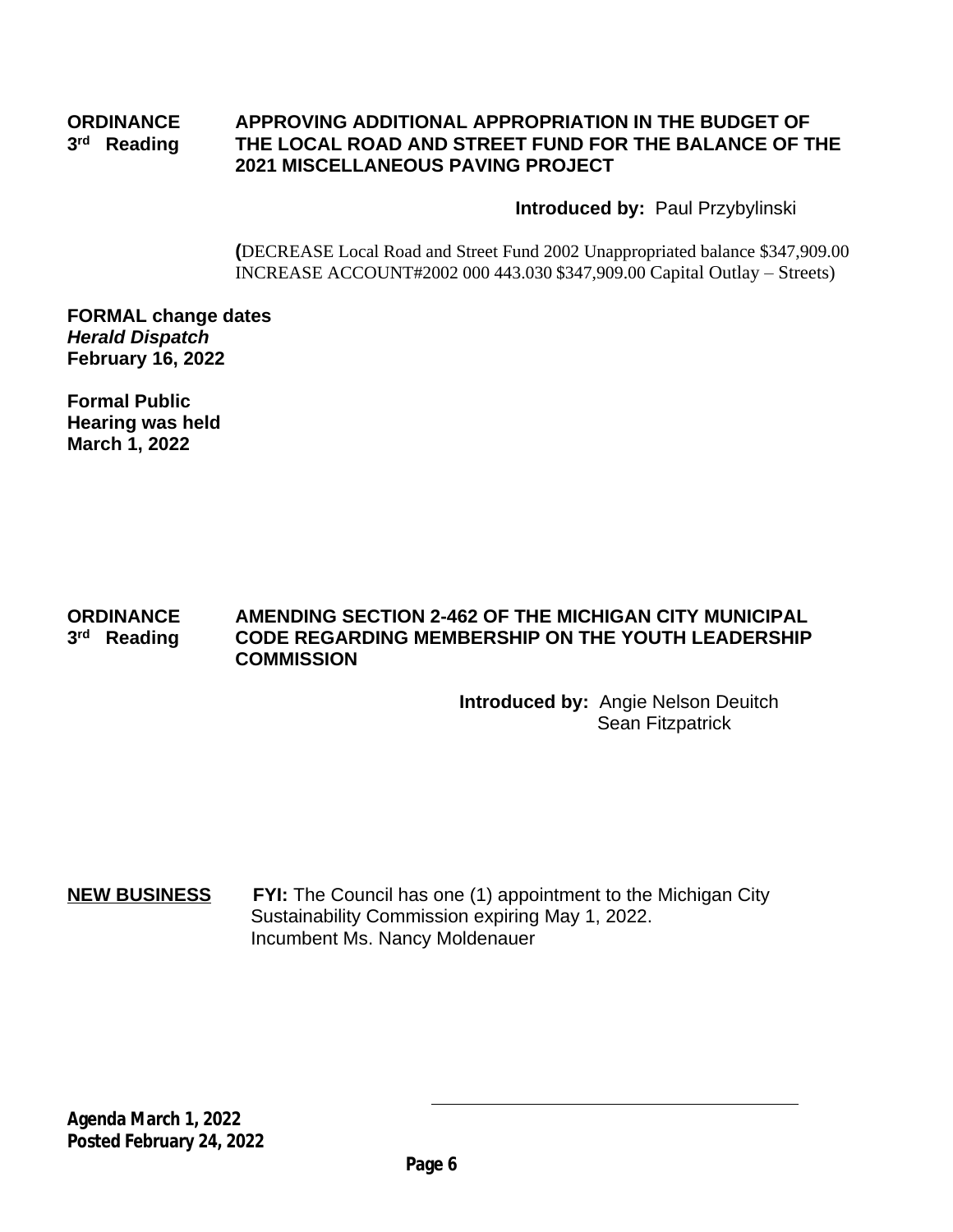### **UNFINISHED BUSINESS**

**VOTE:** The Common Council has one (1) appointment to the Michigan City Community Enrichment Corporation (term expires March 31, 2022) Incumbent: Connie Anderson

 **NOMINATED: Antwan Burks Kimberly Williams Rodney McCormick Michael Vinson Stasi Benning**

**NOMINATIONS:** The Council has the following appointments to the Commission of the Social Status of African-American Males: (term expires 2/15/22)

# **Incumbents:**

Ms. Albertine Allen – Minority Health Partners of LaPorte County (resigned) Dr. Wendall McCollum- MCAS Ms. LaTonya Troutman - NAACP (resigned)

**COMMENTS FROM THE PUBLIC**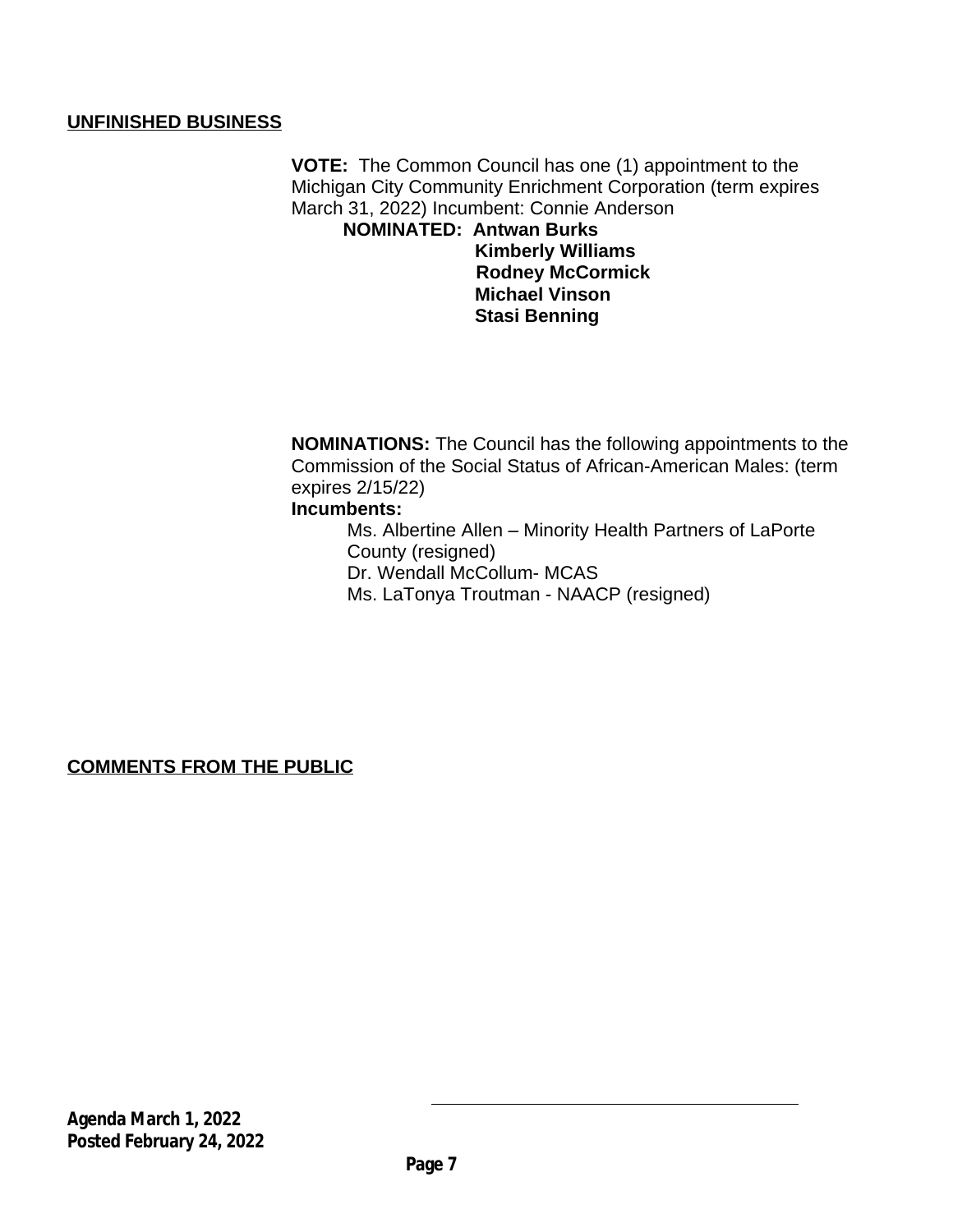# **COMMENTS FROM THE COUNCIL**

# **ADJOURNMENT**

**\_\_\_\_\_\_\_\_\_\_\_\_\_\_\_\_\_\_\_\_\_\_\_\_\_\_\_\_\_\_\_\_\_ Gale A. Neulieb, City Clerk** 

**Agenda March 1, 2022 Posted February 24, 2022**